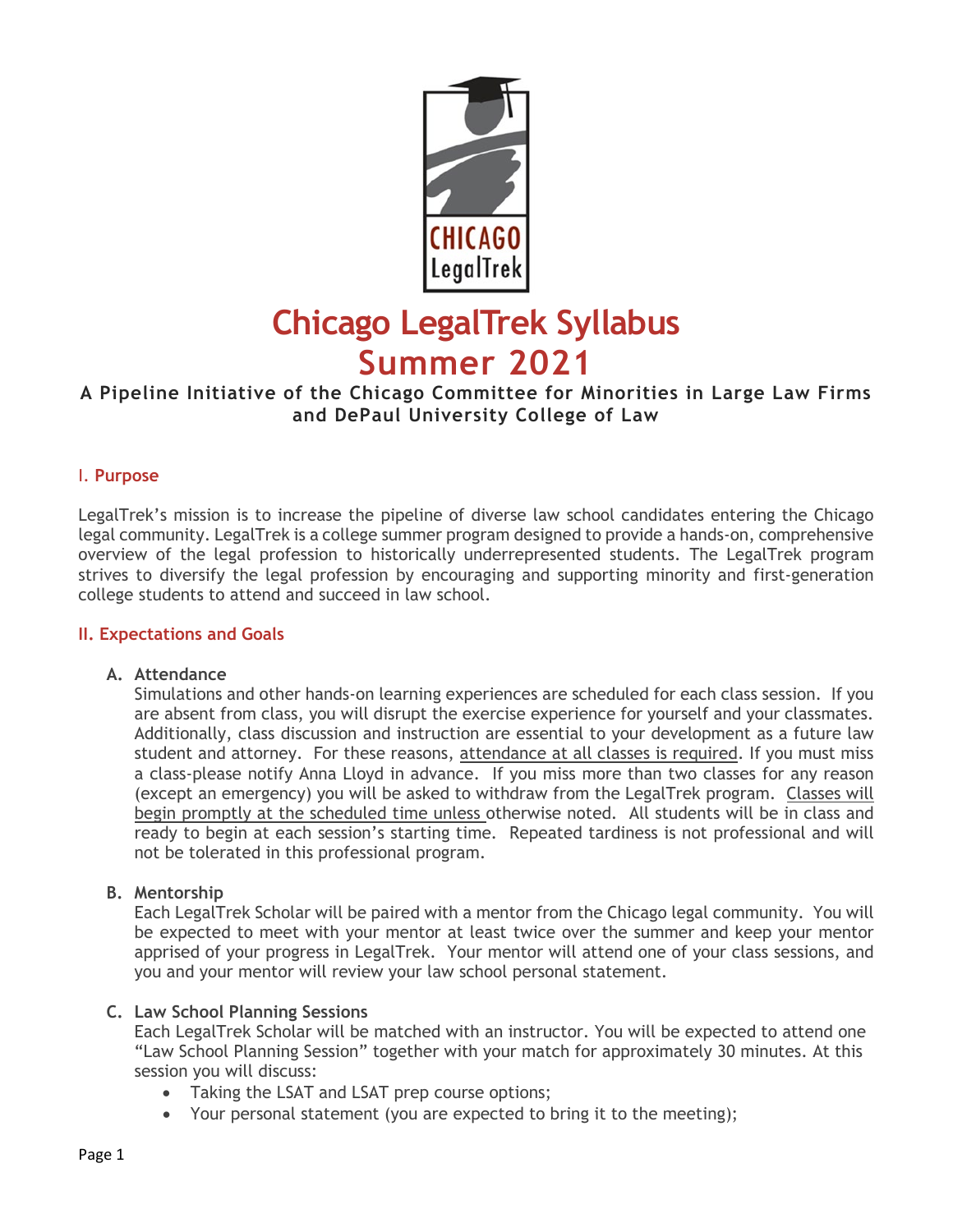- Your GPA and classes to take to boost your GPA or to prepare for law school;
- What law schools you want to apply to and attend-and what the median GPAs and LSATs of those schools are, and how your numbers fit in;
- Who you will be asking to write you letters of recommendation for law school and how to get great recommendation letters.

#### **D. Schedule**

This class will normally meet on Tuesdays from 2:00 p.m. to 4:30 p.m. from June 8<sup>th</sup> through July  $20<sup>th</sup>$  with the exception of the first session. This schedule is subject to change.

#### **E. Business Casual Dress**

LegalTrek is a professional program whereby you will be interacting with mentors, attorneys, and on some occasions, judges, and law clerks. We want to always look professional, and this means a dress code that is business casual. Business Casual attire generally means slacks, a shirt with a collar or a blouse, and appropriate length skirt/dress. **BUSINESS CASUAL MEANS NO: blue jeans, sleeveless tops, midriffs, low-cuts tops, too short or too tight clothing, flip-flops, Tshirts, or gym shoes. Business dress is expected for our Court Tour event.** 

#### **F. Assignments**

Please turn in all assignments promptly by the deadline via e-mail to**: [legaltrekchicago@gmail.com.](mailto:legaltrekchicago@gmail.com) Please put your name on each assignment**

#### **G. LSAT PREP**

LegalTrek encourages all eligible scholars to sign up with the LegalTrek discount for the session of the Princeton Review LSAT prep course. More information about the prep course will be discussed in class.

#### **III. Syllabus**

**Class 1 June 8, 2021**

*Introduction to the Legal System and Law School Admissions*

Prior to Class 1 students should complete a LegalTrek Assessment

- 2:00–2:30 Welcome/Introductions & LegalTrek Overview<br>2:30–3:30 Law School Admissions (DePaul Law)
- Law School Admissions (DePaul Law)
- 3:30—4:00 Financial Considerations for Law School
- 4:00—4:15 LSAT Overview
- Intro to the Legal System

#### Assignment:

- Contact your mentor and set up a time to meet with them.
- Please schedule your one-on-one personal law school admissions meeting with your assigned instructor.
- Read the IL Supreme Court Case, City of Chicago v. Morales, to prepare for class discussion.
- Read Public Interest Law Article
- Start writing your law school personal statement. Please follow the format and instructions in the handout. This is certainly a big assignment, but we will be working on edits and revisions during the summer. You will get the most constructive feedback on your best work, so please write like you are applying! Please e-mail your personal statement to legaltrekchicago@gmail.com.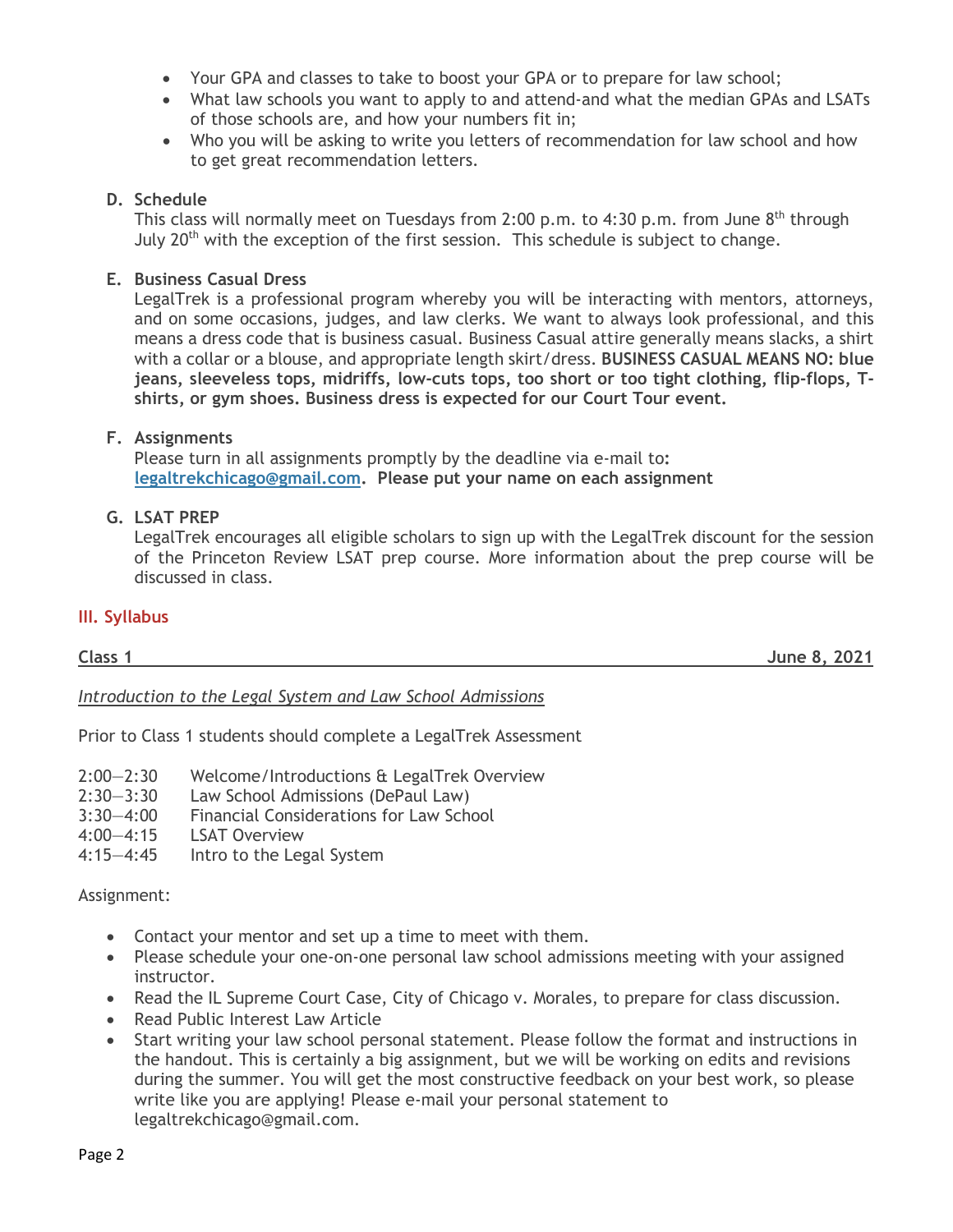#### **Class 2 June 15, 2021**

# *Public Interest Law*

- 2:00—2:30 Introduction to Public Interest Law
- 2:30—3:30 Public Interest Panel
- 3:30—4:30 How to read a case

### Assignment:

- Continue working on your law school personal statement. Please e-mail your personal statement to legaltrekchicago@gmail.com by Monday, July 5th.
- Read the negotiation scenario.

**Class 3 June 22, 2021**

### *Litigation and Transactional Practice*

- 2:00—3:00 Practice Area Panel
- 3:00—4:00 Intro to Legal Negotiations
- 4:00—4:30 Students break up into teams to strategize with their partner. Students will use their PNAWs that they completed for homework.

### Assignment:

• Meet with your team to finish preparing your negotiation strategy.

### **Class 4 July 13, 2021**

# *Mock Negotiations*

- 2:00—2:15 Instructions for mock negotiations
- 2:15—3:00 Students negotiate in groups. One Coach per team of students will observe the negotiation. Each team of students may call one "caucus" where they can meet privately with their coach and ask questions, and the coach can call a caucus as well to meet with one team or both teams of students.
- 3:00—3:30 Students receive negotiating feedback from their coach.
- 3:30—4:00 Students regroup and engage in a class discussion (with coaches) about the exercise. Coaches will be asked to share examples in their own practice of win-win negotiating, using creativity, dealing with a tough negotiator etc.
- 4:00—4:30 Mock Trial Instructions

# Assignment:

• Prepare for the Mock Trial by reading the State v. Grubb case file and writing your portions of the trial preparation. Scholars will read the entire case file and draft either their opening statement, and cross examination of one witness OR their closing argument and direct examination of one witness depending on your assigned role.